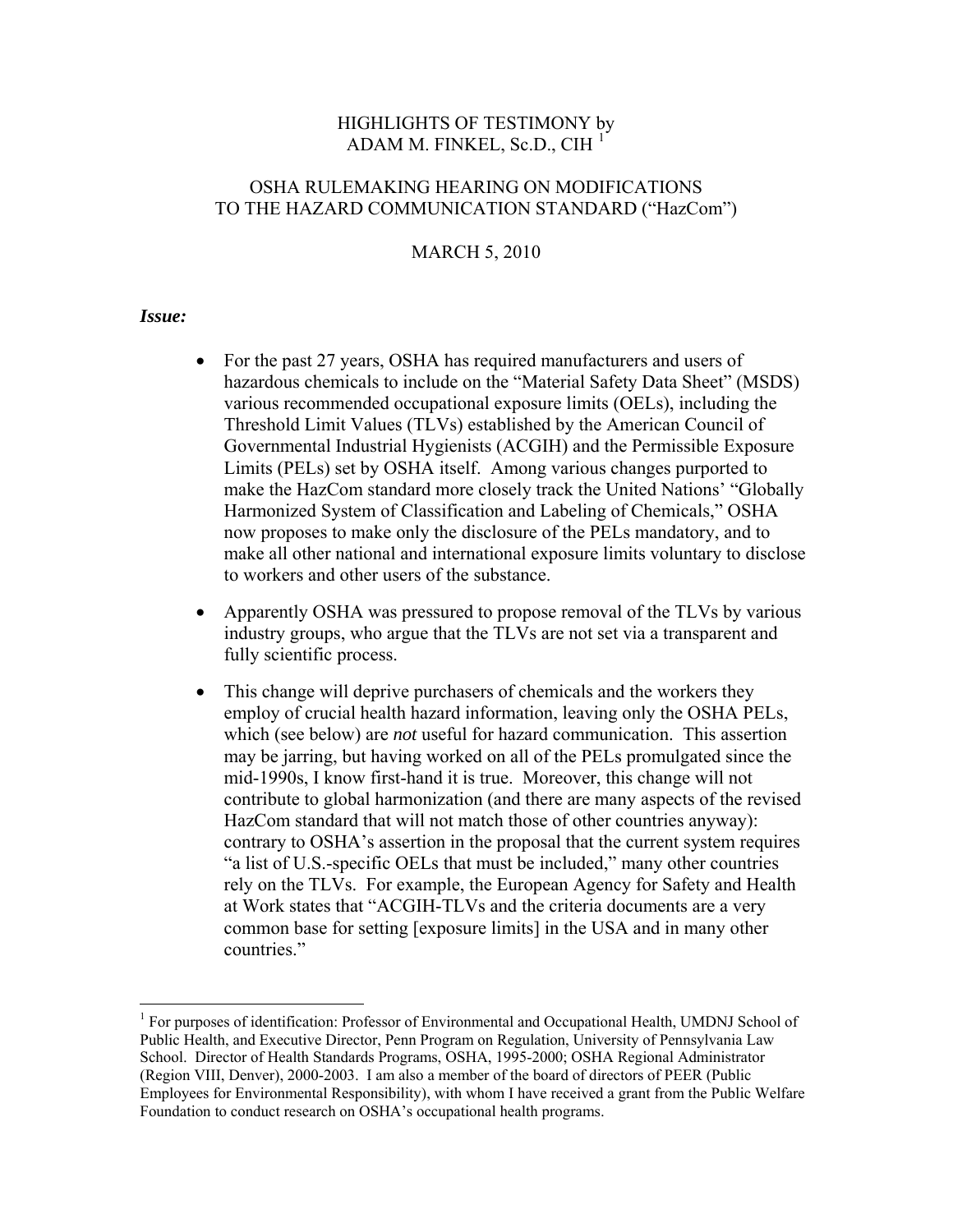## *Analysis:*

• My colleague Sidney Shapiro (University Distinguished Professor of Law, Wake Forest University) will testify immediately before my remarks, and will thoroughly refute any legal argument against OSHA's right to require disclosure of the TLVs (and other national and international OELs) on the chemical data sheets.

• My testimony will then make three fundamental scientific points and one policy point:

- 1. More than 410 of the roughly 425 OSHA PELs (nearly 97 percent of them) are *themselves* TLVs! OSHA incorporated these TLVs by reference when the Agency was founded in 1970 (the values themselves date from 1968 or earlier), and the Agency has been successful in setting newer OELs in only 16 cases since then. *If companies should not be required to disclose the TLVs because they are controversial or "unscientific," it makes absolutely no sense to prefer the OSHA PELs to them, as in 97 percent of the cases the PELs are simply "archaic TLVs," set via a process that was far less transparent at the time and that 40 or more years of scientific progress has passed by.* The only logical, if self-serving, reason to argue for disclosing the PELs and suppressing the TLVs is that in virtually all cases, the TLVs are *lower (more worker-protective)* than the PELs. This may be good business, but it is junk science (see #3 below).
- 2. In more than 200 other cases, ACGIH has since developed TLVs for substances that had no TLV in 1968, and hence have no OSHA PEL whatsoever today. Earlier today, a witness (W. Caffey Norman) representing the Halogenated Solvents Industry Alliance showed a compelling example of how relying only on the respective PELs could mislead prospective purchasers of similar substances (and the workers they employ) into making deadly choices. Methylene chloride is one of the 16 substances with a "new" OSHA PEL (25 ppm, set in 1997). A substitute chemical, *n-*propyl bromide (a.k.a. 1 bromopropane), has no OSHA PEL, but a TLV of 10 ppm. Disclosing only the PEL would make it appear that *n-*propyl bromide is safer than methylene chloride, whereas the data clearly show that the opposite is true (the brominated material is a more potent neurotoxin, and I recently analyzed data from a new cancer bioassay that suggests it is roughly four times more potent a carcinogen).
- 3. I have been a pioneer in advancing the field of quantitative risk assessment for more than 25 years. *Although the Preamble texts of the PEL regulations promulgated since 1970 synthesize an enormous amount of cutting-edge risk science information, the PEL number itself is NOT risk-based: it instead is set*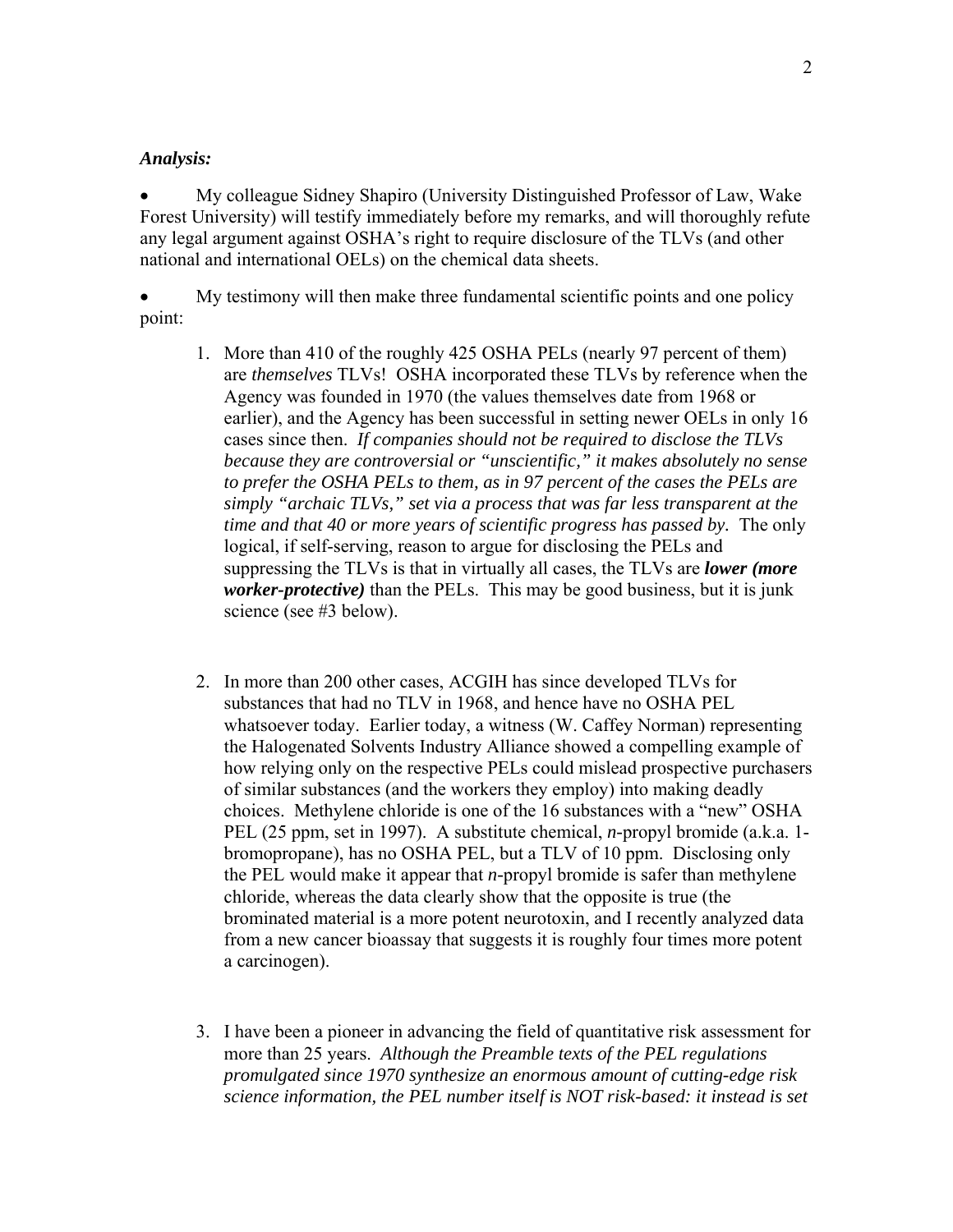*entirely based on an economic/political determination of what concentration U.S. companies can readily achieve in their establishments.* Although (see "Alternative Recommendation" section below) I fault the TLVs for not being as risk-based as I think OELs should be, *they are nonetheless vastly more science-based than the PELs, simply because they do not subordinate the science to a highly subjective economic judgment.*

Two aspects of setting PELs make risk less and less relevant. First, any value across a wide range of concentrations (and hence a wide range of risk levels) can generally be deemed "infeasible," and the (subjective) infeasibility determination trumps any concern about risk. That range then becomes wider still because OSHA generally *chooses* to set a single PEL for each substance even though some industry sectors could clearly achieve lower, but still significantly risky levels. For example, OSHA analyzed feasibility for 36 different industries in the 2006 hexavalent chromium standard—some industries (e.g., chromium dye producers) would have had to put 40% of their workers in respirators even at a PEL of 20  $\mu$ g/m<sup>3</sup>, whereas many other industries could clearly have complied with a PEL of 0.25  $\mu$ g/m<sup>3</sup>. The final standard of 5  $\mu$ g/m<sup>3</sup> is closer to the high end of this range than to the low end, but more importantly, it is 10 to 45 times higher than the highest possible risk level (1 chance in 1,000) the Supreme Court said was acceptable, so it was clearly not chosen on risk grounds—rather, it was DOL's idea of what was feasible. Therefore, a purchaser or worker who reads an SDS and sees only the 5  $\mu$ g/m<sup>3</sup> number learns nothing about how dangerous chromium is, nor can s/he even assume that at least it is less dangerous than a substitute material with a PEL of 1  $\mu$ g/m<sup>3</sup>—chromium is both intolerably risky at 0.5  $\mu$ g/m<sup>3</sup> and can feasibly be reduced to 0.5 in many places, but OSHA judged that everyone could settle for 5 because (purportedly) some establishments could control no lower. *This has nothing to do with chemical hazard communication: this is "chemical cost communication" masquerading as science or risk.* 

In my testimony, I will summarize several analyses I recently undertook showing that the TLVs (especially the most recent ones) adhere much more closely to a common risk-based benchmark than the PELs, which are "all over the map" in terms of risk. I will also make two analogies to explain the folly of trying to inform workers via the PELs. As the images below suggest, a nutrition label containing "PEL-type" information instead of the TLV would be farcical (it would tell the consumer how much of the *cost* of a Twinkie is attributable to its fat content, not whether that amount of fat is harmless or harmful); a trail sign at a ski area based on OSHA's proposed logic would send beginning skiers down the "green" trail, which is shorter (!) than the alternatives but frighteningly steep: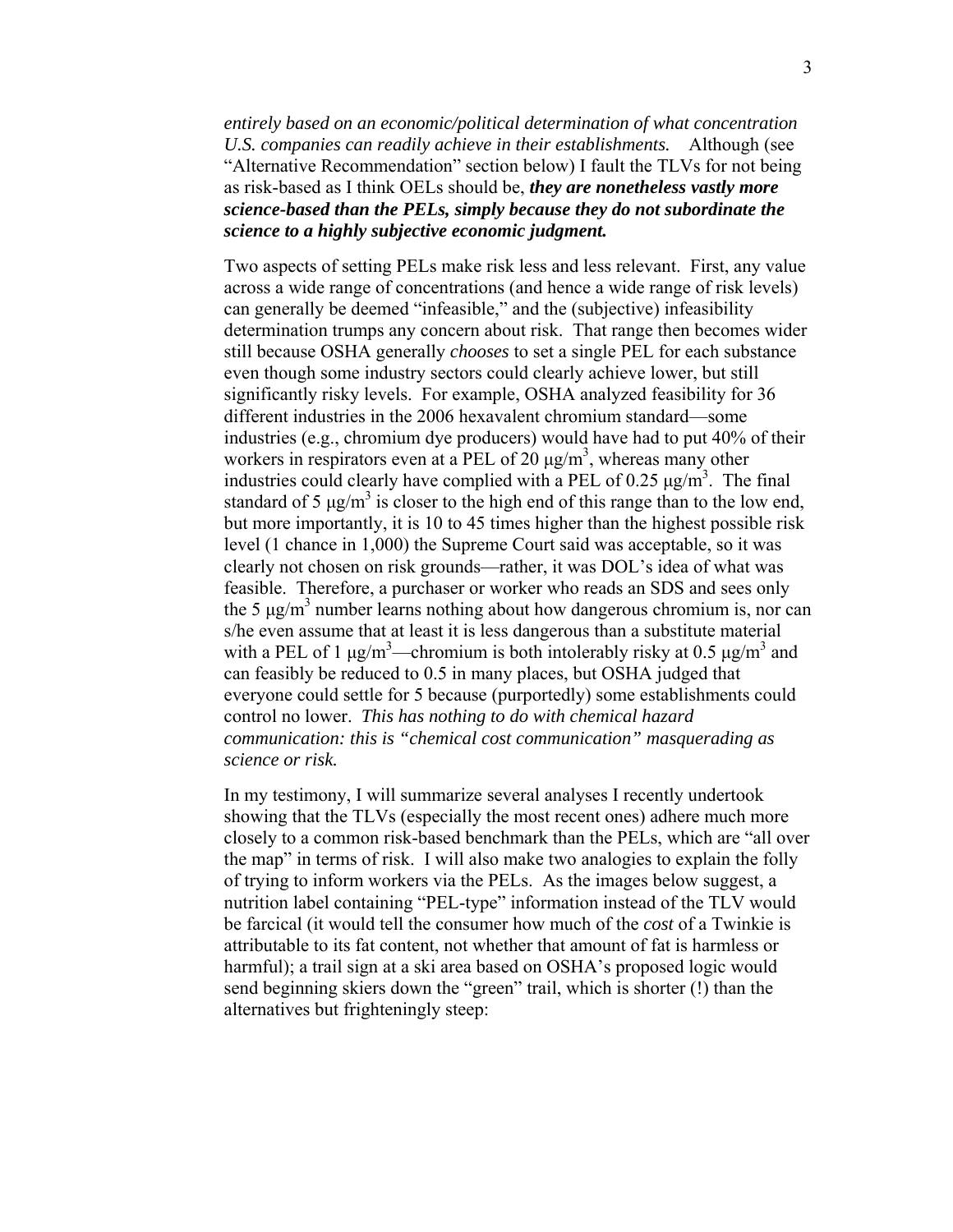

4. The concern about "self-incrimination" from having to report TLVs with which the manufacturer or user does not agree is disingenuous, because the opponents of the TLVs (with OSHA's passive acquiescence) have been able to manipulate the data sheets to portray their views about the substance's hazards despite the mandatory elements. The required elements can be satisfied in a few words or a sentence, and then the author of the data sheet can surround any unwanted information with as much contradictory "spin" as s/he wants, whether or not the additional information is correct. In my testimony, I will quote from the data sheet from one of the major manufacturers of methylene chloride. It includes the required admission that the solvent causes malignant tumors in laboratory animals, but goes on to claim that these tumors are irrelevant to humans and that the chemical is not a human carcinogen—this despite the fact that the manufacturers attempted to make the same scientific arguments during the 1997 OSHA rulemaking, and the overwhelming consensus of independent peer reviewers was that the claims were premature at best and fallacious at worst. If a manufacturer wanted to surround a TLV s/he thought was "too low" with a forest of caveats, OSHA would turn a blind eye, which suggests to me that the opponents of the TLVs don't even want to be bothered to express their own perspective on the risk. The dichotomy between "right to know" and "ignorance is bliss" is quite stark in this situation, and suppressing sciencebased OELs reflects the latter pathway.